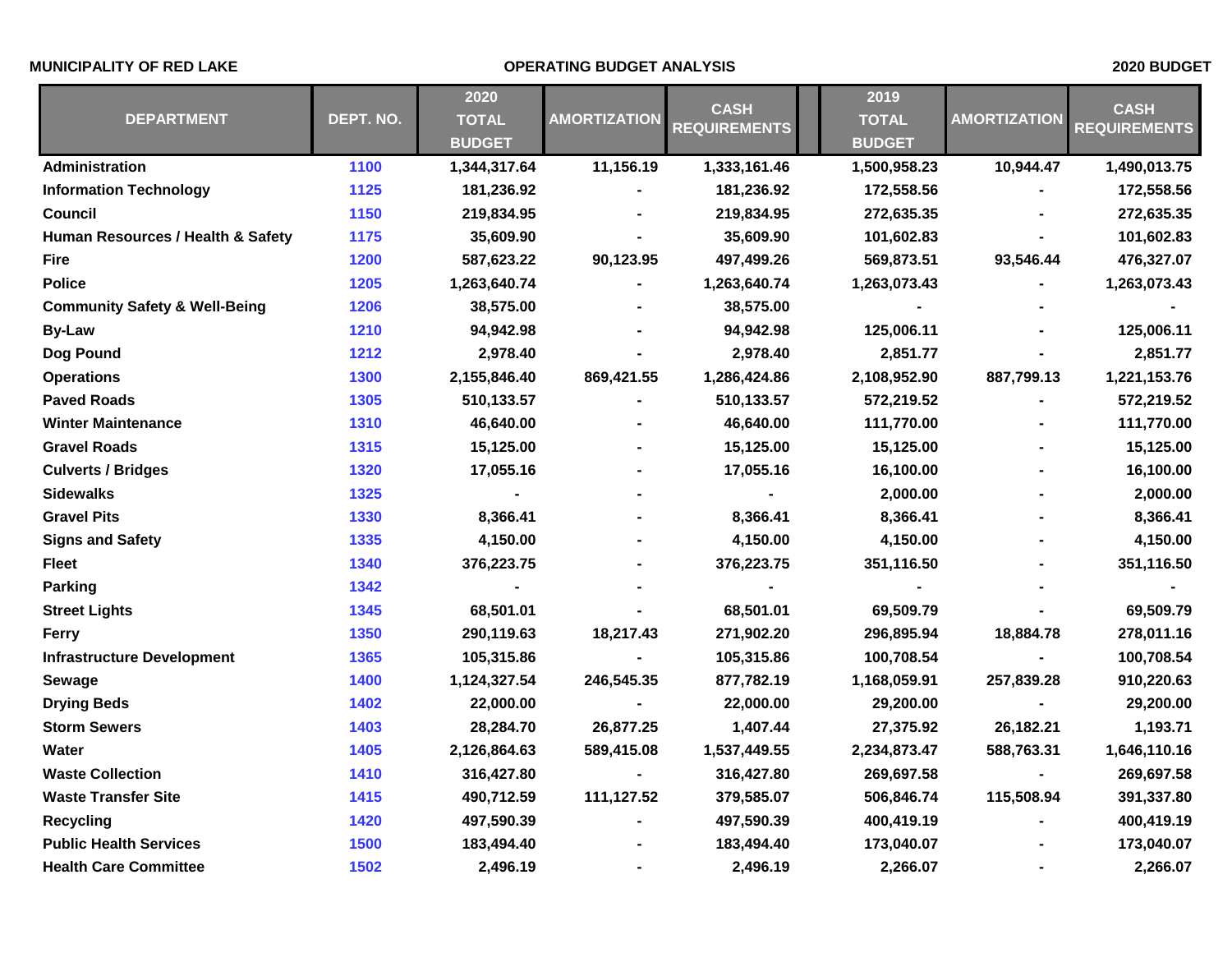## **MUNICIPALITY OF RED LAKE OPERATING BUDGET ANALYSIS 2020 BUDGET**

| <b>DEPARTMENT</b>                    |           | 2020          | <b>AMORTIZATION</b> | <b>CASH</b><br><b>REQUIREMENTS</b> | 2019          | <b>AMORTIZATION</b> | <b>CASH</b><br><b>REQUIREMENTS</b> |
|--------------------------------------|-----------|---------------|---------------------|------------------------------------|---------------|---------------------|------------------------------------|
|                                      | DEPT. NO. | <b>TOTAL</b>  |                     |                                    | <b>TOTAL</b>  |                     |                                    |
|                                      |           | <b>BUDGET</b> |                     |                                    | <b>BUDGET</b> |                     |                                    |
| Ambulance                            | 1505      | 429,133.00    | ٠                   | 429,133.00                         | 419,756.00    | $\blacksquare$      | 419,756.00                         |
| <b>Social Housing</b>                | 1590      | 396,195.00    |                     | 396,195.00                         | 421,992.00    |                     | 421,992.00                         |
| <b>Ontario Works</b>                 | 1600      | 84,957.00     |                     | 84,957.00                          | 82,538.00     |                     | 82,538.00                          |
| <b>Homes for the Aged</b>            | 1605      | 574,912.02    |                     | 574,912.02                         | 532,969.38    |                     | 532,969.38                         |
| <b>Child Care Assistance</b>         | 1608      | 49,581.00     | ۰                   | 49,581.00                          | 45,167.00     |                     | 45,167.00                          |
| Day Care--RL--Admin                  | 1615      | 53,383.17     | 671.74              | 52,711.42                          | 90,436.51     | 30,521.05           | 59,915.46                          |
| Day Care--BT--Admin                  | 1616      | 40,000.86     | 779.96              | 39,220.90                          | 43,352.21     | 866.15              | 42,486.06                          |
| Day Care--SJ--Admin                  | 1617      | 41,465.21     | 114.31              | 41,350.90                          | 40,481.39     | 198.33              | 40,283.06                          |
| Day Care--RL--Programming            | 1620      | 390,551.35    |                     | 390,551.35                         | 375,432.91    |                     | 375,432.91                         |
| Day Care--BT--Programming            | 1621      | 411,894.10    | ä,                  | 411,894.10                         | 386,664.01    |                     | 386,664.01                         |
| Day Care--SJ--Programming            | 1622      | 194,709.13    |                     | 194,709.13                         | 173,846.06    |                     | 173,846.06                         |
| Day Care--RL--Dietary                | 1630      | 48,279.68     |                     | 48,279.68                          | 54,567.15     |                     | 54,567.15                          |
| Day Care--BT--Dietary                | 1631      | 50,798.43     |                     | 50,798.43                          | 51,193.15     |                     | 51,193.15                          |
| Day Care--SJ--Dietary                | 1632      | 20,056.22     |                     | 20,056.22                          | 21,954.60     |                     | 21,954.60                          |
| Day Care--RL--Resource               | 1635      | 126,786.25    |                     | 126,786.25                         | 124,003.98    |                     | 124,003.98                         |
| Day Care--BT--Resource               | 1636      | 52,142.03     |                     | 52,142.03                          | 51,282.19     |                     | 51,282.19                          |
| Day Care--SJ--Resource               | 1637      | 52,302.03     |                     | 52,302.03                          | 51,442.19     |                     | 51,442.19                          |
| <b>EarlyON Centre</b>                | 1640      | 221,746.19    | 101.76              | 221,644.43                         | 217,662.20    | 101.76              | 217,560.44                         |
| <b>Recreation Programs</b>           | 1700      | 135,857.46    |                     | 135,857.46                         | 152,828.34    |                     | 152,828.34                         |
| <b>Arena Programs</b>                | 1705      | 5,500.00      |                     | 5,500.00                           | 5,500.00      |                     | 5,500.00                           |
| <b>Canada Day</b>                    | 1716      | 10,300.00     |                     | 10,300.00                          | 10,200.00     |                     | 10,200.00                          |
| <b>Triathalon</b>                    | 1717      | 850.00        |                     | 850.00                             | 800.00        |                     | 800.00                             |
| <b>Facilities</b>                    | 1750      | 541,485.07    | 5,739.30            | 535,745.78                         | 587,080.82    | 5,739.30            | 581,341.53                         |
| <b>Parks</b>                         | 1751      | 119,075.33    | 55,536.16           | 63,539.16                          | 126,443.55    | 57,757.24           | 68,686.32                          |
| <b>Ballfields</b>                    | 1752      | 10,867.34     | 505.23              | 10,362.11                          | 5,210.20      | 505.23              | 4,704.97                           |
| <b>Walkable Trails</b>               | 1753      | 4,134.36      | 4,134.36            |                                    | 4,134.36      | 4,134.36            |                                    |
| <b>Municipal Office</b>              | 1754      | 74,256.13     | 23,208.50           | 51,047.63                          | 75,172.36     | 24,777.81           | 50,394.55                          |
| <b>Beaches</b>                       | 1755      | 18,715.58     | 4,060.24            | 14,655.34                          | 12,334.04     | 3,779.13            | 8,554.90                           |
| <b>Docks</b>                         | 1756      | 26,896.06     | 18,033.39           | 8,862.67                           | 25,082.20     | 17,879.97           | 7,202.23                           |
| <b>Splash Park &amp; Rec Cluster</b> | 1757      | 51,359.62     | 42,859.62           | 8,500.00                           | 38,881.99     | 21,161.99           | 17,720.00                          |
| Norseman Inn                         | 1758      | 27,685.11     | 4,112.28            | 23,572.83                          |               |                     |                                    |